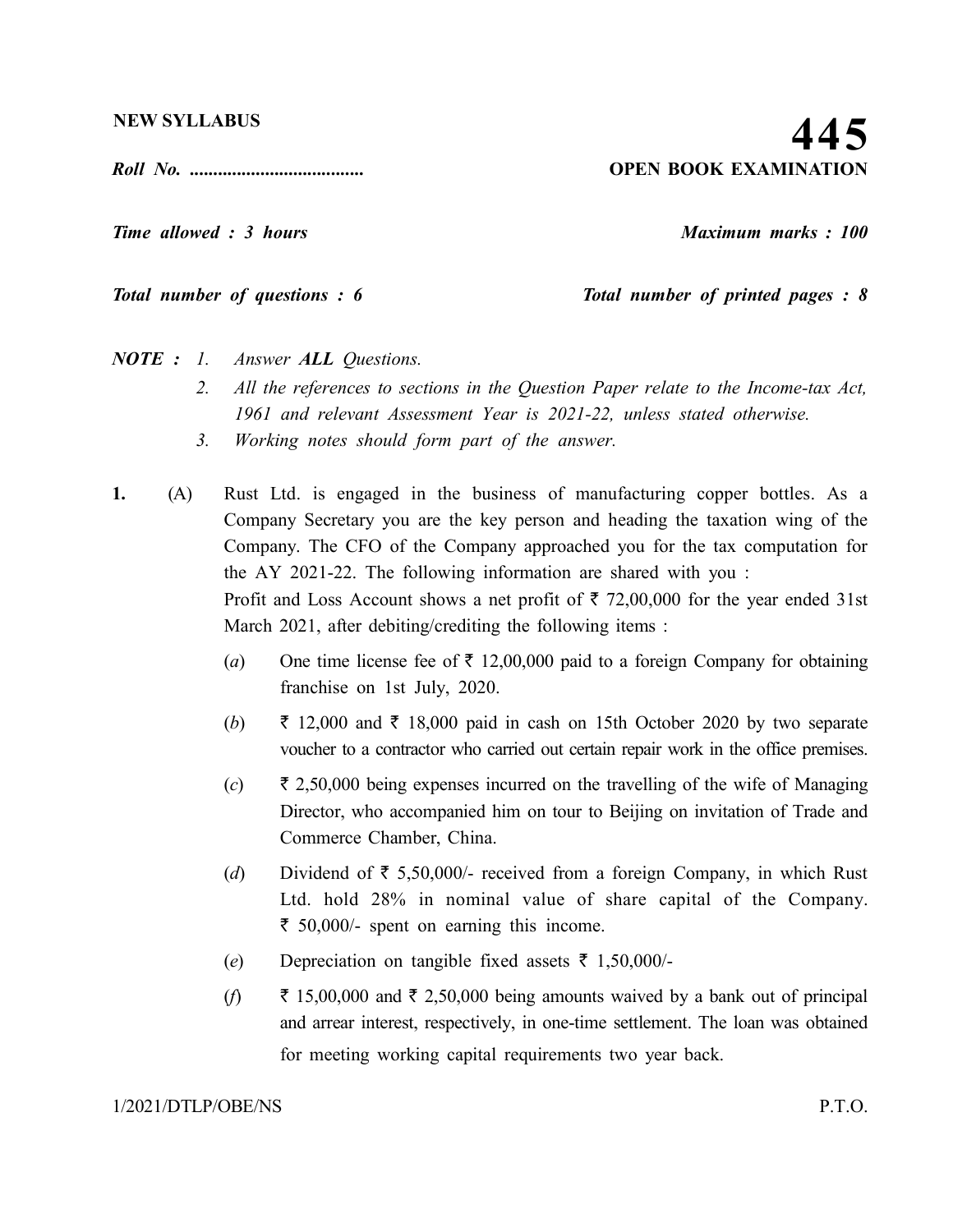- (*g*) Provisions for gratuity based on actuarial valuation is  $\bar{\tau}$  15,00,000. Actual gratuity paid  $\bar{\tau}$  5,00,000/- was debited to provision for gratuity account.
- (*h*) The opening and closing stock of the year were  $\bar{\tau}$  18,00,000 and  $\bar{\tau}$  18,72,000 respectively and were undervalued by 10% on cost.

### **Additional Information :**

- (*i*) During the year, the Company purchased 5,000 nos. of shares of RK (Pvt.) Ltd. at  $\bar{\tau}$  20 per share. The Fair Market Value of such shares on the date of transaction was  $\bar{\xi}$  40 per share.
- (*ii*) A debt of  $\bar{\tau}$  8,00,000 was claimed as bad debts in F.Y. 2019-20, but the Assessing officer allowed only  $\bar{\tau}$  4,00,000 as bad debt. In FY 2020-21,  $\bar{\tau}$  3 Lakh was recovered from that debt, was not given in books of accounts.
- (*iii*) Provision for audit fee of  $\bar{\tau}$  1,00,000/- was made in the books for the year ending 31st March 2020 without deducting tax at source. Such fee was paid to the auditors in September, 2020 after deducting tax u/s l94J and the tax so deducted was deposited on 7th October 2020.
- (*iv*) Depreciation on tangible fixed assets as per Income Tax Law is :  $\bar{\tau}$  1,75,000.

### **You are required to :**

(1) Calculate the Total Income of the Company and reasons/rational for your treatment of above adjustment in the tax computation.

(*18 marks*)

(2) Ascertain the tax payable by Rust Ltd. on the Total income of the Financial year 2020-21. Ignore MAT Provisions & provisions of section 115BAA.

(*6 marks*)

### 1/2021/DTLP/OBE/NS Contd. ........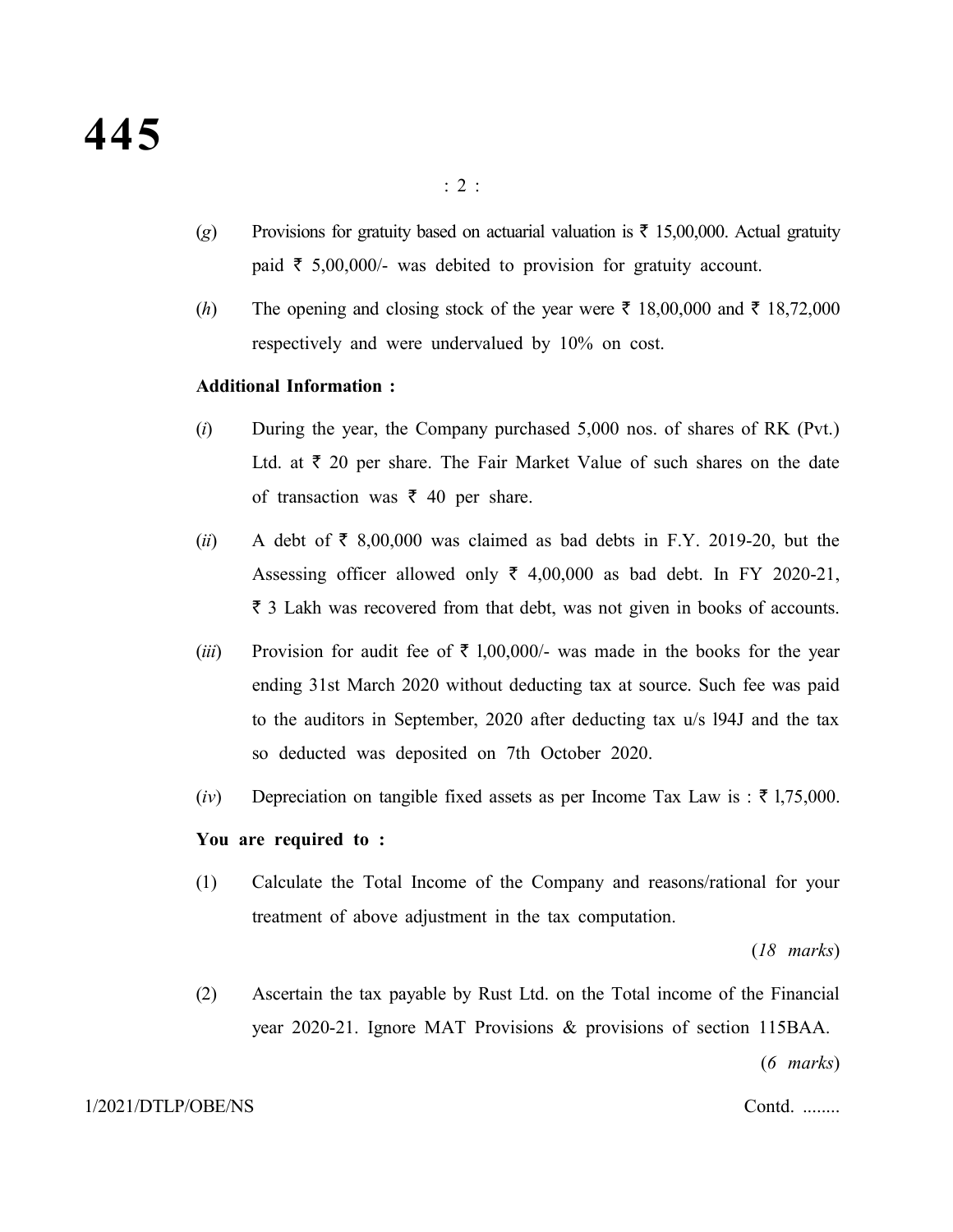- (B) KP (P) Ltd., a domestic Company having two undertakings engaged in manufacture cement and steel, decidec to hive off cement division to SA(P) Ltd, a domestic Indian Company by way of demerger. The net book value of assets of KP(P) Ltd. was  $\bar{\xi}$  60 Crore before demerger. The net book value of assets transferred to SA(P) Ltd. was  $\bar{\tau}$  15 Crore. The demerger was made in February 2021. In the scheme of demerger, it was fixed that for each equity shares of  $\bar{\tau}$  10 each (fully paid up) of KP(P) Ltd, two equity shares of  $\bar{\tau}$  10 each (Fully paid) were to be issued. Tirlok held 25,000 equity shares in KP(P) Ltd. which were acquired in the Financial Year 2002-03 for  $\bar{\tau}$  6,00,000. Tirlok received 50,000 equity shares from SA(P) Ltd. Consequent to demerger in January 2021, he sold all the shares of SA(P) Ltd. for  $\bar{\xi}$  8,00,000 in March 2021. In this background you are requested to answer the following :
	- (*a*) Does the transaction of demerger attract any Income Tax Liability in the hands of KP(P) Ltd. and SA(P) Ltd.

(*2 marks*)

(*b*) State the conditions in brief, which are to be satisfied under the Act for a demerger.

(*6 marks*)

(*c*) Compute the capital gain that could arise in the hands of Tirlok on receipt of shares of SA(P) Ltd.

(*1 mark*)

(*d*) Compute the Capital gains that could arise in the hands of Tirlok on sale of shares of SA(P) Ltd.

(*4 marks*)

(*e*) Will the sale of shares by Tirlok affect the tax benefit availed by KP(P) Ltd, and/or SA (P) Ltd ?

(*1 mark*)

(*f*) Is Tirlok eligible to avail any tax exemption under any of the provisions of the Income Tax Act, 1961 on the sale of shares of SA(P) Ltd. ? If so, state in brief. (*2 marks*)

CII for FY 2002-03: 105 CII for FY 2020-21: 301

### 1/2021/DTLP/OBE/NS P.T.O.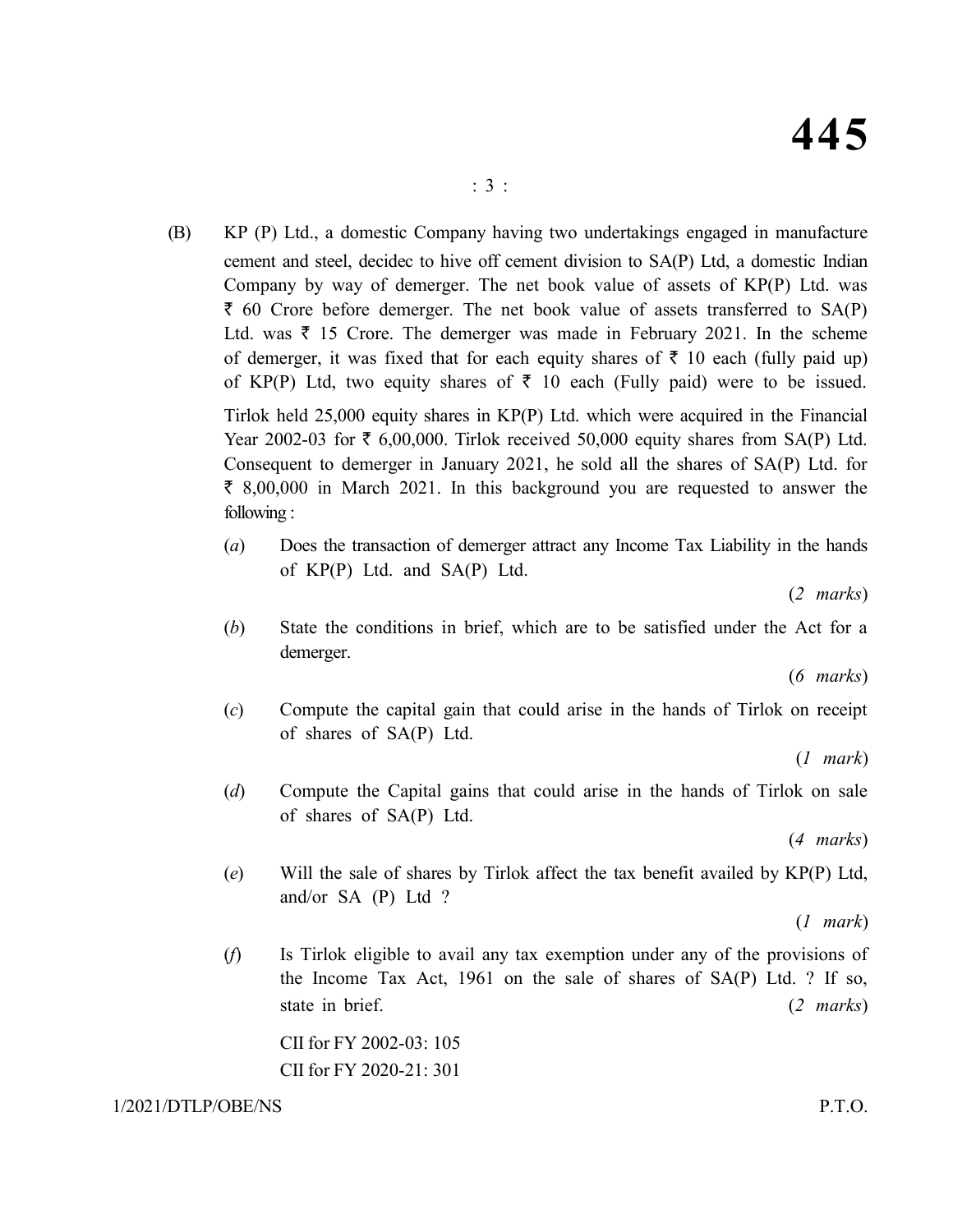# **445**

**2.** (*a*) Atul, aged 32 years, a resident of India employed with FRT Pvt Ltd, received the following sums during the previous year 2020-21 :

| <b>Basic Salary</b> | ₹ 70,000 p.m.               |
|---------------------|-----------------------------|
| ΙDΑ                 | 12% of basic salary         |
| Servant Allowance   | $\bar{5}6,000 \text{ p.m.}$ |
| Tiffin/Lunch/Dinner | ₹ 5,000 p.m.                |

He has paid  $\bar{\tau}$  2,25,000 by account payee cheque for Mediclaim premium to insure the health of his mother, aged 62 year, who is not dependent on him as a lumpsum payment for 5 year including the current previous year.

Apart from this, he also provided guest lecture to a university in foreign Country during the year. He received  $\bar{\tau}$  15,79,200 from such university after deduction of tax of  $\bar{\tau}$  3,94,800 in that Country. India does not have any double taxation avoidance agreement under section 90 of the Income Tax Act, 1961, with the said foreign Country. Compute the tax liability of Atul for the A.Y. 2021-22. Assume assessee has not opted section 115BAC.

(*8 marks*)

(*b*) Aadarsh, a resident and ordinarily resident in India, has derived the following income from various operations (relating to plantations and estates owned by him) during the year ended 31st March 2021 :

| <b>Particulars</b>                                                           |          |
|------------------------------------------------------------------------------|----------|
| Income from sale of coffee grown, cured, roasted and grounded                |          |
| in Colombo (Sri Lanka). Sale consideration was received at Chennai. 4,00,000 |          |
| Income from sale of coffee grown and cured in Tamil Nadu                     | 2,00,000 |
| Income from sale of tea grown and manufactured in Darjeeling                 | 60,000   |

Calculate his business and agriculture income for financial year 2020-21.

(*4 marks*)

### 1/2021/DTLP/OBE/NS Contd. ........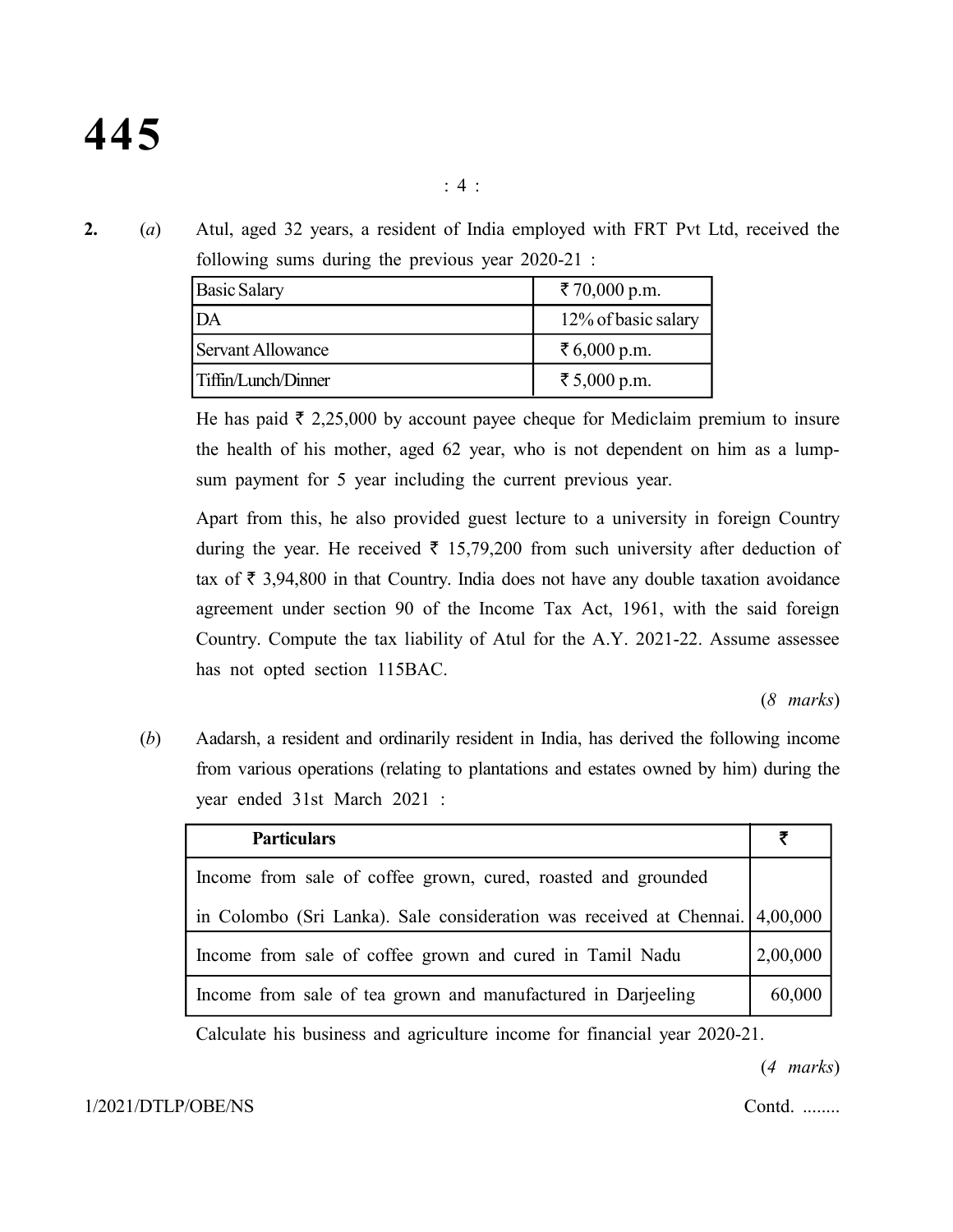- **3.** (*a*) Radhika aged 63 years, has gross total income of  $\bar{\tau}$  7,75,000 comprising of income from house property and other sources. She has made the following payments and investments :
	- (*a*) Premium paid  $\bar{\tau}$  20,000 to insure the life of her major daughter (policy taken on 1.4.2014) (Insured value  $\bar{\tau}$  1,80,000).
	- (*b*) Medical Insurance premium for self  $\bar{\tau}$  12,000; Spouse  $\bar{\tau}$  14,000.
	- (*c*) Donation to a public charitable institution registered under Section 80G  $\bar{\tau}$  1,50,000 by way of cheque.
	- (*d*) LIC Pension Fund-  $\bar{\tau}$  60,000.
	- (*e*) Donation to National Children's Fund  $\overline{z}$  25,000 by way of cheque.
	- (*f*) Donation to Jawaharlal Nehru Memorial Fund  $\overline{\epsilon}$  25,000 by way of cheque.
	- (*g*) Donation to approved institution for promotion of family planning  $-\bar{\tau}$  40,000 by way of cheque.

Compute the total income of Radhika for A.Y. 2021-22.

(*6 marks*)

- (*b*) Discuss the following statements :
	- (*i*) Examine the circumstances where the appellant shall be entitled to produce additional evidence, oral or documentary, before the Commissioner of Income Tax (Appeals) other than the evidence produced during the proceedings before the Assessing Officer.

(*2 marks*)

(*ii*) Company A and Company B who has entered into Advance Pricing Agreement (APA) and eligible for rollback provisions merged to form Company AB. Is the Company AB eligible for rollback provisions as it was formed on the merger of Company A and Company B ?

(*2 marks*)

### 1/2021/DTLP/OBE/NS P.T.O.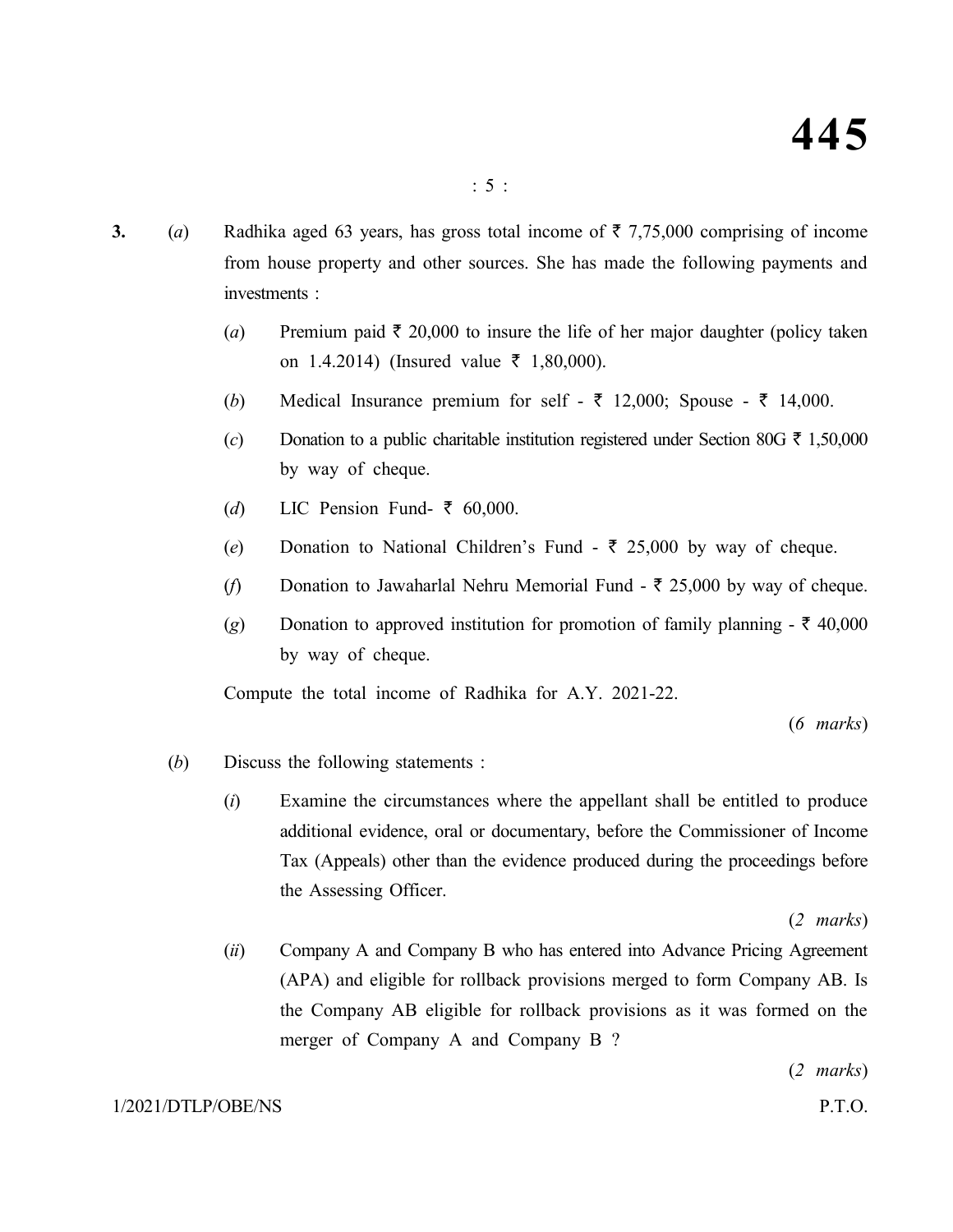(*iii*) The gross total income of Yuvraj Co. Ltd., Indore was  $\bar{\tau}$  70 Lakh which is wholly attributable to a unit located in SEZ since April, 2012. Adjustments to total income made by the Assessing Officer by applying the transfer pricing provisions enhanced their total income by  $\bar{\tau}$  50 Lakh. What is the total income of the year chargeable to tax and explain why ?

**4.** (*a*) FRX Ltd. gives a multilevel parking building in front of a shopping mall in Delhi to ABC Ltd. on a lease of 80 year. ABC Ltd. is liable to pay  $\bar{\tau}$  3 Crore as one-time lease premium in addition to an annual lease rent of  $\bar{\tau}$  26 Lakh. What will be the TDS/TCS liability in the hands of FRX Ltd. as well as in the hand of ABC Ltd. What will be your answer if ABC Ltd. does not have PAN ? (*3 marks*)

(*b*) Explain the treatment as to their taxability and/or allowability, under the provisions of Income Tax Act, 1961 for the AY 2021-22, in the following case : Saloni Ltd. paid Singapore dollar equivalent to  $\bar{\tau}$  1 crore as sales commission for the year ended 31st March 2021, without deduction tax at sources, to Robin, a citizen of Singapore and non-resident who acted as agent for booking orders, from various customers who are outside India.

(*3 marks*)

(*2 marks*)

(*c*) "Stylish Trends" filed its return of income as partnership firm for the relevant assessment year admitting a total income of  $\bar{\tau}$  160 Lakh. The firm consisted of fifteen individuals and two firms. The return of income was selected for scrutiny which led to disallowance of ceftain deductions to the tune of  $\bar{\tau}$  80 Lakh. The assessee preferred an appeal. The CIT (Appeals) invoked section 251 and issued a show cause notice proposing to change the assessee's status to AOP on the reasoning that a partnership cannot be a partner in another firm. Discuss the correctness of the contention of the CIT (Appeals). Also, examine whether the CIT (Appeals) has the power to change the status of the assessee.

(*6 marks*)

### 1/2021/DTLP/OBE/NS Contd. ........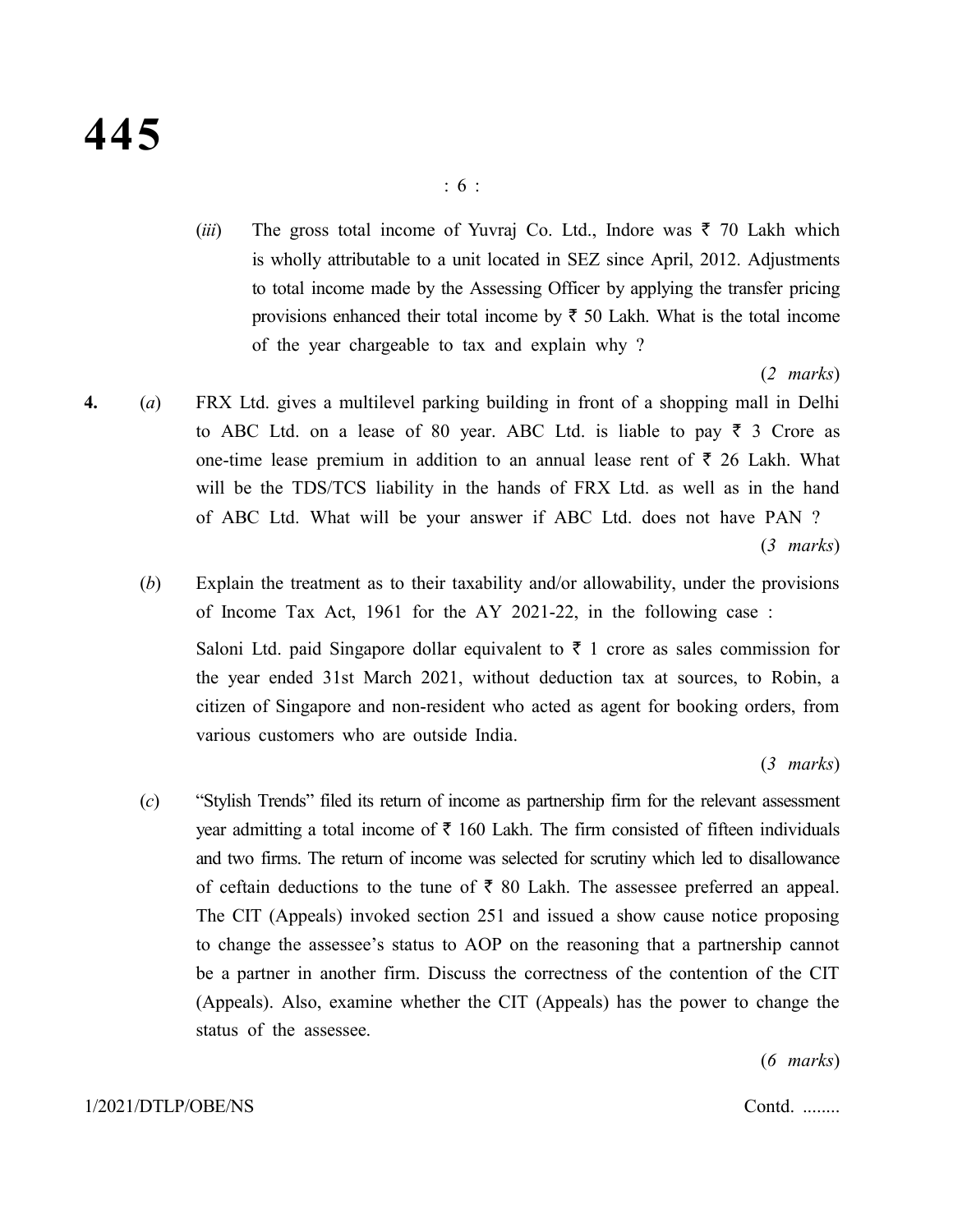- **5.** (*a*) The books of accounts maintained by Janta Vikash Party registered with Election Commission for the year ended 31st March 2021 disclosed the following receipts :
	- (*a*) Rent of Property let out to a Departmental Store at Bhopal  $\bar{\tau}$  5,32,000.
	- (*b*) Interest on deposits other than Banks  $\bar{\tau}$  14,50,000.
	- (*c*) Cash contributions from 1500 persons (who have secreted their name) of ₹ 10,000 each – ₹ 1,50,00,000.
	- (*d*) Contribution of  $\bar{\tau}$  11 each from 1,00,000 members by cheque (Recorded in books of accounts) –  $\bar{\tau}$  11,00,000.
	- (*e*) Net Profit of Cafeteria run in the premises at Delhi  $\bar{\tau}$  50,00,000.

Compute the total income of the Political Party for the A.Y. 2021-22.

- (*b*) PWSI Ltd. engaged in the business of TMT manufacturing also effected the sales and purchase of shares of other Companies. It suffered loss from such transactions :
	- (*a*) Whether such Company can set off its losses from share trading from the profit of TMT business ?
	- (*b*) If principal business of such Company is sale and purchase of shares of other Companies, what would be your answer ?
- (*c*) Under the provisions of a tax treaty between India and Dubai, any capital gains arising from the sale of shares of Sun India Ltd, an Indian Company would be taxable only in Dubai if the transferor is a resident of Dubai except where the transferor holds more than 10% interest in the capital stock of Sun India Ltd. A company, Gama Inc, being resident in Dubai, makes an investment in Sun India Ltd. through two wholly owned subsidiaries (Fama Inc. and Gama Inc.) located in Dubai. Each subsidiary holds 9.95% shareholding in the Indian Company, the total adding to 19.9% of equity of Sun India Ltd. The subsidiaries sell the shares of Sun India Ltd. and claim exemption as each is holding less than 10% equity shares in the Indian Company. Can GAAR be invoked to deny treaty benefit ?

(*4 marks each*)

### 1/2021/DTLP/OBE/NS P.T.O.